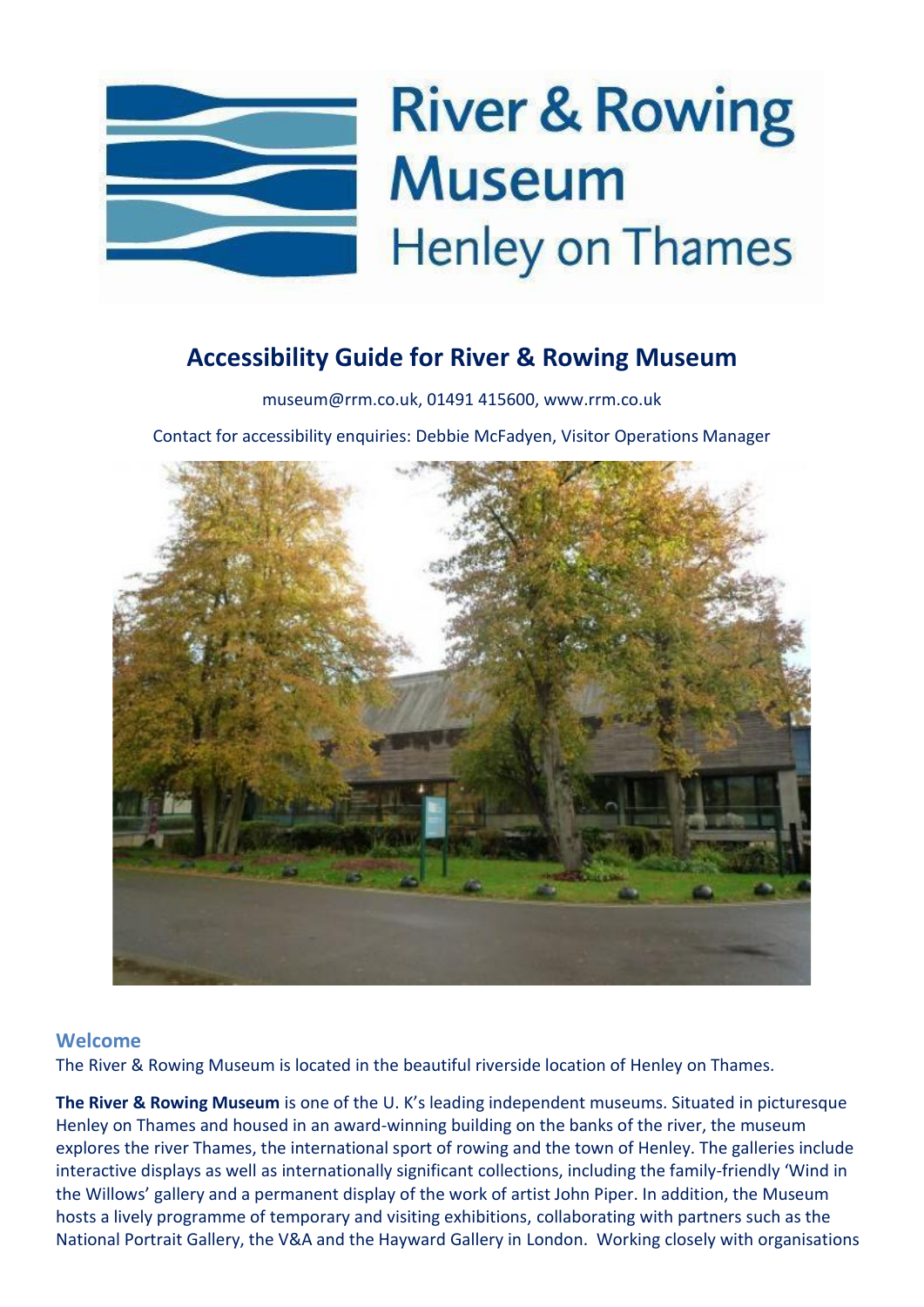in our area, the Museum has recently opened a Community Gallery which showcases a wide variety of local projects.

The Museum is fully accessible, with onsite parking, and only a few minutes level access from Henley on Thames station.

# **At a Glance**

### **Level Access**

- The main entrance has level access with a ramp. The ramp is permanent.
- There is level access from the main entrance to:
	- o Ground floor galleries, shop and cafe
	- o First floor galleries

### **Hearing**

We have a hearing loop at the Reception Desk in the main foyer.

### **Visual**

Some parts of the venue have low lighting.

## **General**

- We have a concessionary rate for disabled visitors.
- We have a complimentary ticket policy for personal assistants (carers).
- Some staff have had disability awareness training.

#### **Getting here**

Mill Meadows Henley on Thames RG9 1BF

### **Arrival**

**Path to main entrance**

- From the street to the main entrance, there is level access.
- There is a permanent ramp.
- The path is 1200mm wide, or more.
- The path is sloped.

**Main entrance** 

- The main entrance has level access.
- There is a permanent ramp.
- It has a push button to open.
- The door is 1000mm wide.

### **Getting around inside**

#### **Visual Impairment - General Information**

- Some parts of the venue have low lighting. **Things to See and Do**
- We have a concessionary rate for disabled visitors.
- We have a complimentary ticket policy for personal assistants (carers)